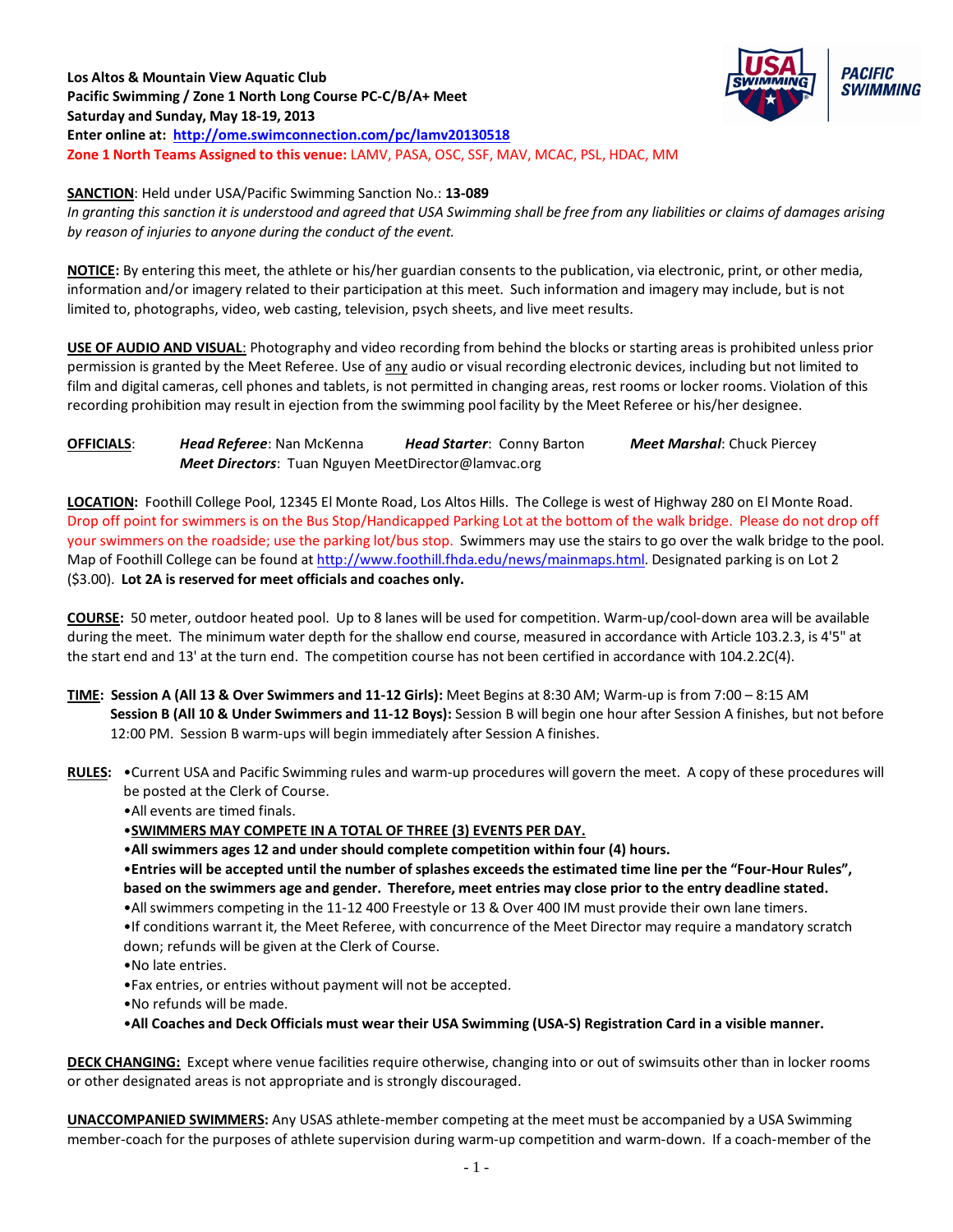athlete's USAS Club does not attend the meet to serve in said supervisory capacity, it is the responsibility of the swimmer or the swimmer's legal guardian to arrange for supervision by a USA Swimming member-coach. The Meet Director or Meet Referee may assist the swimmer in making arrangements for such supervision; however, it is recommended that such arrangements be made in advance of the meet by the athlete's USAS Club Member-Coach. The swimmer must be certified by a USA Swimming member coach as being proficient in performing a racing start or must start the race in the water. It is the responsibility of the swimmer or the swimmer's legal guardian to ensure compliance with this requirement.

**RESTRICTIONS:** •Smoking and the use of other tobacco and alcohol products is prohibited on the pool deck, in the locker rooms, in the spectator seating area and in all areas used by swimmers during the meet and warm-up periods.

•Glass bottles are not allowed in all areas of the meet venue.

•Pets, not including guide dogs, are strictly prohibited in all areas of the meet venue.

**ELIGIBILITY: •**Swimmers must be current members of USA-S and enter their name and registration number on the meet entry card as they are shown on their Registration Card. If this is not done, it may be difficult to match the swimmer with the registration and times database.

•The meet host must check all the swimmer registrations against the SWIMS Database and if not found to be registered, the Meet Director shall accept the registration at the meet (a \$10 surcharge will be added to the regular meet registration fee). Duplicate Registrations will be refunded by mail.

•Swimmers in the "A" Division must have at least the listed "PC-A" time standard. Swimmers in the "B" Division must have met at least the listed "PC-B" time standard and have not met the listed "PC-A" standard. All entry times slower than the listed "PC-B" time standard will be in the "C" Division.

## •**Entries with "NO TIME" will be accepted**.

•Entry times submitted for this meet will be checked against a computer database and may change in accordance with Pacific Swimming Entry Time Verification Procedures.

•Disabled swimmers are welcome to attend this meet and should contact the Meet Director or Meet Referee regarding special accommodations on the entry times and seeding per Pacific Swimming Policy.

•Swimmers 19 years and over may compete in 13 & Over events but may not receive awards.

•The Swimmers age will be the age of the swimmer on the first day of the meet.

**ENTRY PRIORITY: Zone 1N swimmers from LAMV, PASA, OSC, SSF, MAV, MCAC, PSL, HDAC, and MM entering online must do so by 11:59 PM Wednesday, May 1st in order to receive priority acceptance to the meet. Surface mail entries must be postmarked**  by Monday, April 29<sup>th</sup> in order to receive priority acceptance to the meet. No swimmers other than those from LAMV, PASA, OSC, SSF, MAV, MCAC, PSL, HDAC, and MM may enter the meet until the preference period has concluded.

After the Zone 1N preference period has concluded, entries from other Pacific Swimming Zones or other LSCs will be accepted on a first come first served basis until the number of splashes exceeds the estimated time line, per the "Four Hour Rule," based on the swimmers age and gender. All other online entries must be received by 11:59PM, Wednesday, May 8<sup>th</sup>, 2013. All surface mail entries must be postmarked by Monday, May  $6^{th}$ , 2012. Hand delivered entries must be received by 6:00 pm on Wednesday, May 8th, 2013. Hand entries can be delivered to the meet entries chair's address, which is listed below. **For confirmation of entries, a self-addressed stamped envelope or postcard must be provided.** See below for specific instructions for online and surface entries.

**ENTRY FEES:** \$2.75 per Individual event, plus a \$10.00 participation fee per swimmer to help defray meet expenses.

## **Option 1: Online Meet Entries:**

- 1. Using your browser go to: **http://ome[.swimconnection.](http://ome.swimconnection.com/pc/daca/20130518)com/pc/lamv20130518**
- 2. Follow entry instructions:
	- a. Enter all swimmers
	- b. Make online credit card payment for meet entries at our secure site.
	- c. **You will receive confirmation of acceptance** into the meet at time of payment. This confirmation should be brought to the meet as proof of entry.

*Note: Entering the meet online is completely voluntary and is in no way required or expected in order to enter the meet. Swim Connection LLC charges a processing fee for this service equal to \$1 per swimmer plus 5% of the Entry Fees. Please note that the processing fee is a separate fee from the Entry Fees. If you do not wish to pay the processing fee, enter the meet using a mail entry.*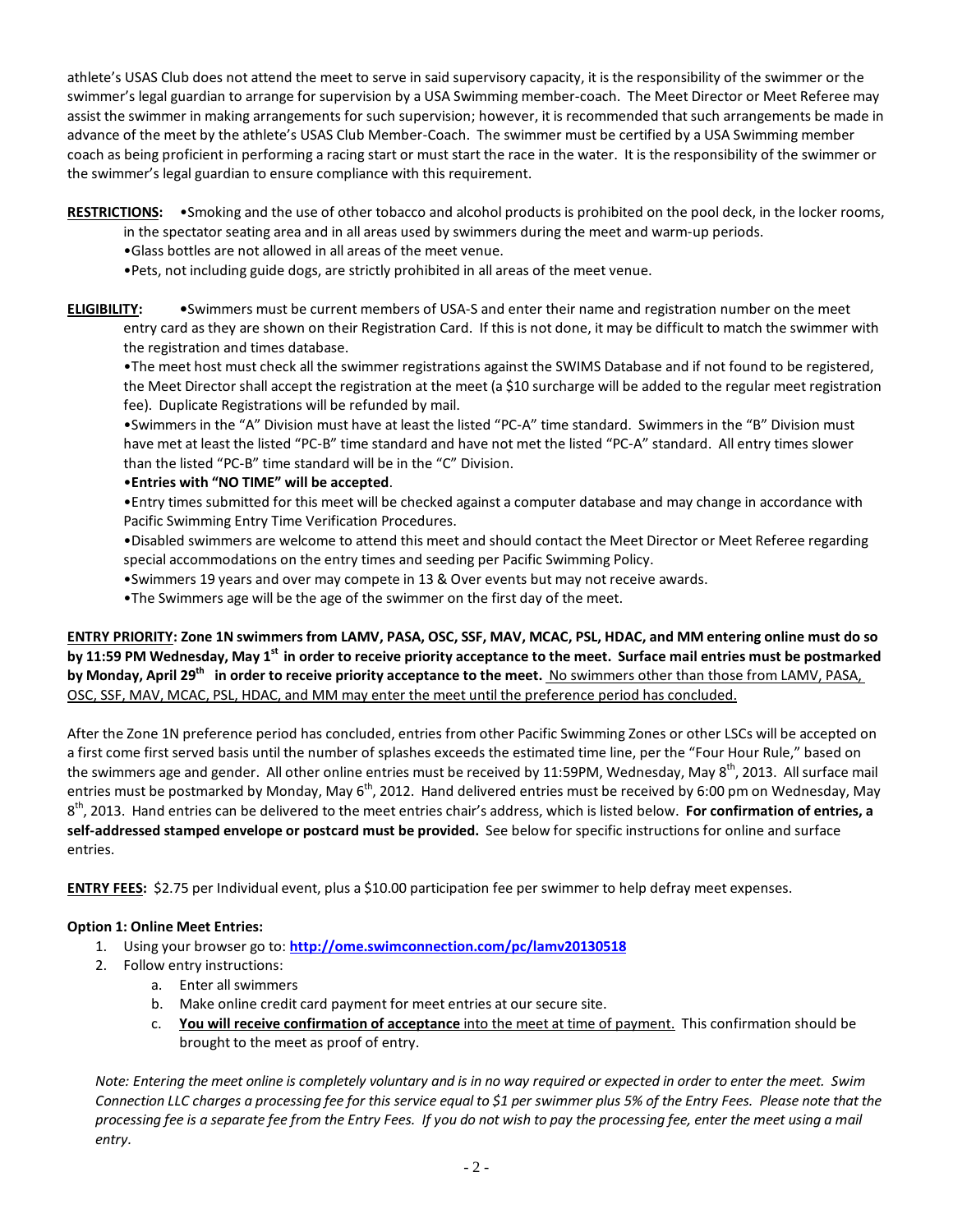### **Option 2: Surface Mailed Entries:**

- 1. Entries must be on the attached Consolidated Entry Form. Complete a separate form for each swimmer using the best long course meters time for each event.
- 2. Make your check payable to **LAMV,** and mail with entries to: LAMV Meet Director

 1146 Church St. Mountain View, CA 94941

**CHECK-IN:** The meet will be deck seeded. Swimmers must check-in at the Clerk-of-Course. Close of check-in for all events shall be no more than 60 minutes before the estimated time of the start of the first heat of the event. No event shall be closed more than 30 minutes before the scheduled start of the session. Swimmers who do not check-in will not be allowed to compete in the event.

**SCRATCHES:** Swimmers who do not check-in will not be allowed to compete in the event. Any swimmers not reporting for or competing in an individual timed final event shall not be penalized.

**AWARDS:** Individual events will be awarded in the A, B, and C division. Ribbons for First through Eighth place will be given to the following age groups: 8 & Under, 9-10, 11-12, 13 & Over. Swimmers 19 years of age and older will not receive awards. "A" time medals will be given to swimmers achieving a new "PC – A" times, regardless of place achieved in the event. All awards must be picked up at the meet by coaches at the end of each session. Awards will not be mailed.

**ADMISSION:** Free. A two day program will be available for a reasonable fee.

**SNACK BAR:** A Snack Bar will be open each day.

**HOSPITALITY:** Generous and friendly hospitality provided for officials, coaches, and volunteers. Lunches will be available for officials and coaches.

**TIMERS:** All participating teams are expected to provide lane timers based upon the number of swimmers registered to swim each day. Team timing lanes will be assigned and coaches will be notified of assignments during the week prior to the meet.

**MINIMUM OFFICIALS:** Teams must follow Zone 1 North rules for providing officials. Each team must provide officials for each session according to the number of swimmers entered in that session, following the table below. Teams that do not provide sufficient officials must provide coaches to act in the place of officials.

| # of swimmers per team per | # of trained and certified officials |  |  |  |
|----------------------------|--------------------------------------|--|--|--|
| session                    | required                             |  |  |  |
| $0 - 24$                   |                                      |  |  |  |
| $25 - 50$                  |                                      |  |  |  |
| $51 - 75$                  |                                      |  |  |  |
| 76 - 100                   |                                      |  |  |  |
| $101$ and up               | 4 and up (1 for every 25 swimmers)   |  |  |  |

#### **EVENT SUMMARY:**

| <b>SATURDAY, MAY 18</b> |          |           |        | <b>SUNDAY, MAY 19</b> |          |           |          |
|-------------------------|----------|-----------|--------|-----------------------|----------|-----------|----------|
| <b>8-UN</b>             | $9 - 10$ | $11 - 12$ | $13-0$ | 8-UN                  | $9 - 10$ | $11 - 12$ | $13 - 0$ |
| 100 FR                  | 200 FR   | 100 FR    | 200 BK | 50 FR                 | 100 FL   | 100 FL    | 100 FL   |
| 50 FL                   | 50 FL    | 50 FL     | 100 FR | 50 BR                 | 100 FR   | 200 IM    | 200 FR   |
|                         | 100 BK   | 100 BK    | 200 FL | 50 BK                 | 100 BR   | 50 BR     | 100 BR   |
|                         | 50 BR    | 200 BR    | 200 IM |                       | 50 BK    | 200 BK    | 100 BK   |
|                         | 50 FR    | 400 FR    | 50 FR  |                       | 200 IM   | 50 FR     | 400 IM   |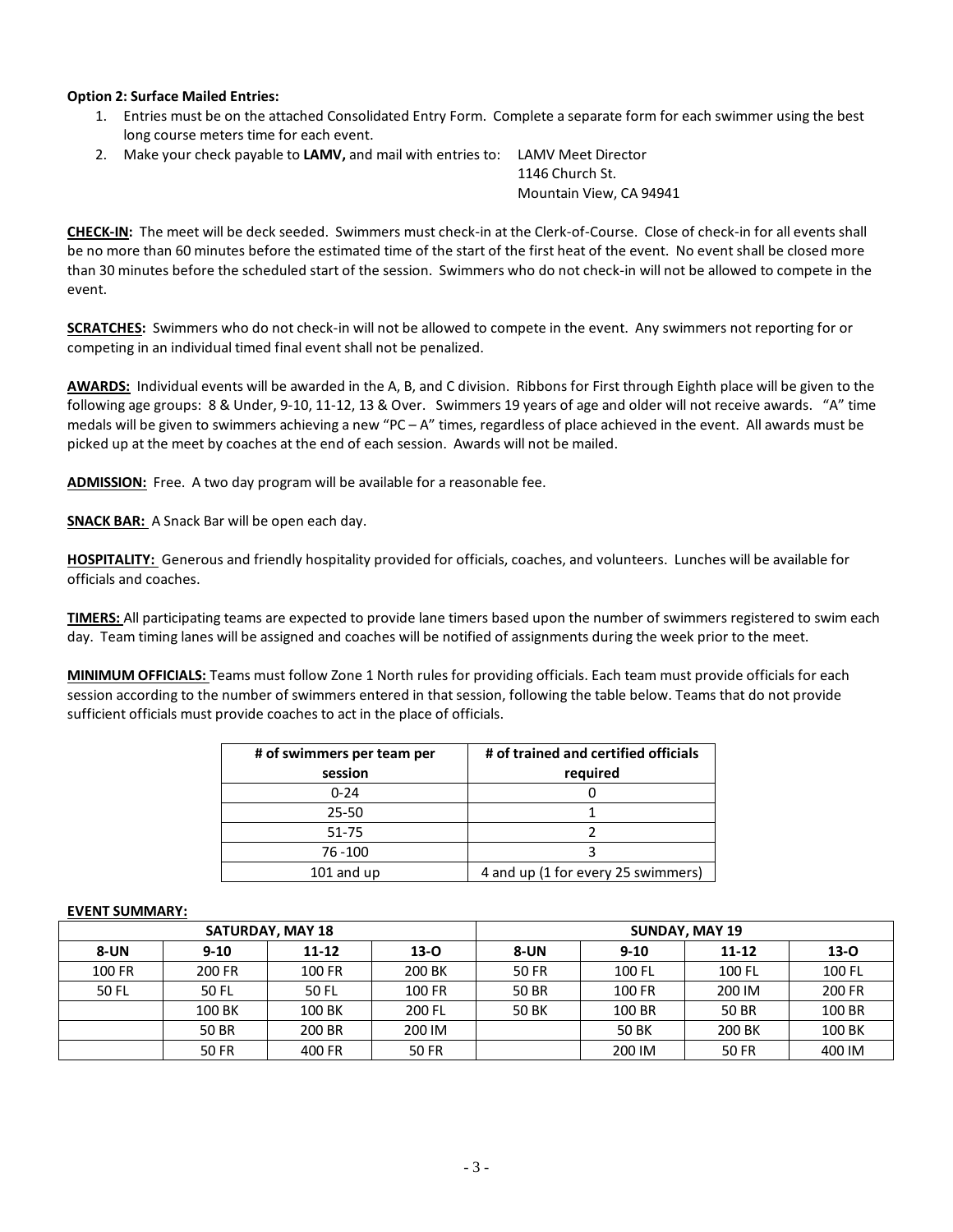# **EVENTS:**

| Girls#                  | <b>Saturday Session A</b> | Boys# |
|-------------------------|---------------------------|-------|
| 1                       | 13 & Over 200 Back        | 2     |
| 3                       | $11 - 12$ 100 Free        | $- -$ |
| 5                       | 13 & Over 100 Free        | 6     |
| $\overline{\mathbf{z}}$ | $11 - 1250$ Fly           | --    |
| 9                       | 13 & Over 200 Fly         | 10    |
| 11                      | 11-12 100 Back            |       |
| 13                      | 13 & Over 200 IM          | 14    |
| 15                      | 11-12 200 Breast          | --    |
| 17                      | 13 & Over 50 Free         | 18    |
| 19                      | $11 - 12$ 400 Free        | --    |
|                         |                           |       |
| Girls#                  | <b>Saturday Session B</b> | Boys# |
| 21                      | 9-10 200 Free             | 22    |
| 23                      | 8 & Under 100 Free        | 24    |
| $\overline{a}$          | 11-12 100 Free            | 26    |
| 27                      | 9 – 10 50 Fly             | 28    |
| 29                      | 8 & Under 50 Fly          | 30    |
| $-$                     | $11 - 1250$ Fly           | 32    |
| 33                      | $9 - 10 100$ Back         | 34    |
| $-$                     | 11-12 100 Back            | 36    |
| 37                      | $9 - 1050$ Breast         | 38    |
| $\overline{a}$          | 11-12 200 Breast          | 40    |
| 41                      | 9-1050 Free               | 42    |
|                         | $11 - 12$ 400 Free        | 44    |
|                         |                           |       |

| Girls#                   | <b>Saturday Session A</b> | Boys#                    | Girls#                   | <b>Sunday Session A</b> | Boys #                   |
|--------------------------|---------------------------|--------------------------|--------------------------|-------------------------|--------------------------|
| $\mathbf{1}$             | 13 & Over 200 Back        | $\overline{2}$           | 45                       | 11-12 100 Fly           |                          |
| 3                        | $11 - 12$ 100 Free        | $\overline{\phantom{a}}$ | 47                       | 13 & Over 100 Fly       | 48                       |
| 5                        | 13 & Over 100 Free        | 6                        | 49                       | 11-12 200 IM            | $\overline{\phantom{a}}$ |
| $\overline{7}$           | $11 - 1250$ Fly           | $\overline{\phantom{a}}$ | 51                       | 13 & Over 200 Free      | 52                       |
| 9                        | 13 & Over 200 Fly         | 10                       | 53                       | $11 - 1250$ Breast      | ⊷                        |
| 11                       | $11 - 12$ 100 Back        | $\overline{\phantom{a}}$ | 55                       | 13 & Over 100 Breast    | 56                       |
| 13                       | 13 & Over 200 IM          | 14                       | 57                       | $11 - 12$ 200 Back      | $\overline{\phantom{a}}$ |
| 15                       | 11-12 200 Breast          | $\overline{\phantom{a}}$ | 59                       | 13 & Over 100 Back      | 60                       |
| 17                       | 13 & Over 50 Free         | 18                       | 61                       | $11 - 1250$ Free        | $\overline{\phantom{0}}$ |
| 19                       | $11 - 12400$ Free         | $- -$                    | 63                       | 13 & Over 400 IM        | 64                       |
|                          |                           |                          |                          |                         |                          |
| Girls#                   | <b>Saturday Session B</b> | Boys#                    | Girls #                  | <b>Sunday Session B</b> | Boys#                    |
| 21                       | $9 - 10200$ Free          | 22                       | --                       | $11 - 12$ 100 Fly       | 66                       |
| 23                       | 8 & Under 100 Free        | 24                       | 67                       | $9 - 10 100$ Fly        | 68                       |
| $- -$                    | $11 - 12$ 100 Free        | 26                       | 69                       | 8 & Under 50 Free       | 70                       |
| 27                       | $9 - 1050$ Fly            | 28                       | $\overline{\phantom{0}}$ | $11 - 12200$ IM         | 72                       |
| 29                       | 8 & Under 50 Fly          | 30                       | 73                       | $9 - 10100$ Free        | 74                       |
| $\overline{\phantom{a}}$ | $11 - 1250$ Fly           | 32                       | 75                       | 8 & Under 50 Breast     | 76                       |
| 33                       | $9 - 10 100$ Back         | 34                       | --                       | $11 - 1250$ Breast      | 78                       |
| $- -$                    | $11 - 12$ 100 Back        | 36                       | 79                       | $9 - 10 100$ Breast     | 80                       |
| 37                       | $9 - 1050$ Breast         | 38                       | 81                       | 8 & Under 50 Back       | 82                       |
| $- -$                    | $11 - 12$ 200 Breast      | 40                       | $\overline{\phantom{a}}$ | $11 - 12$ 200 Back      | 84                       |
| 41                       | $9 - 1050$ Free           | 42                       | 85                       | $9 - 1050$ Back         | 86                       |
| $\overline{\phantom{a}}$ | $11 - 12$ 400 Free        | 44                       | $\overline{\phantom{a}}$ | $11 - 1250$ Free        | 88                       |
|                          |                           |                          | 89                       | $9 - 10200$ IM          | 90                       |